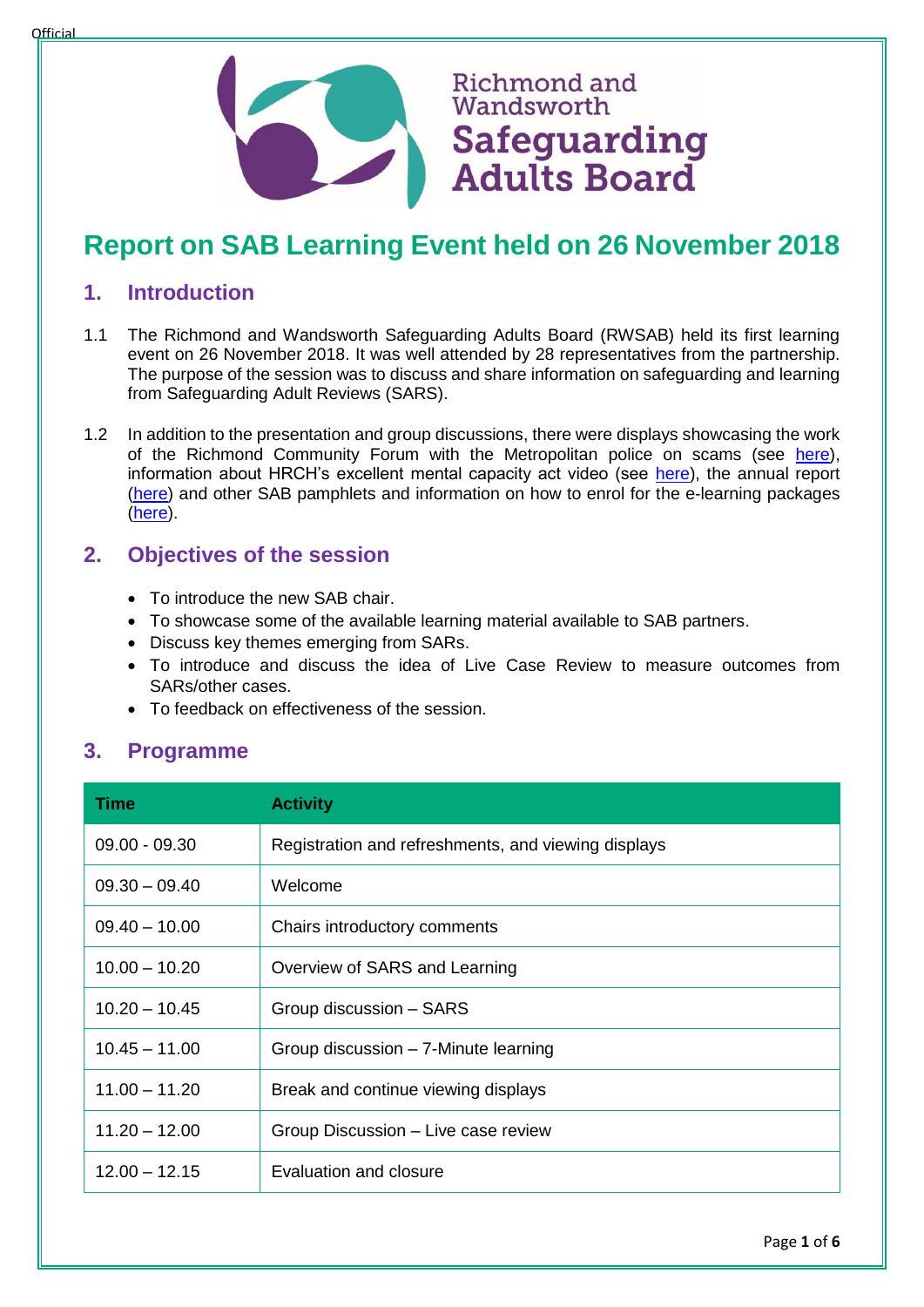**Official** 

**Time Activity** 12.15 – 12.30 Networking and viewing displays

# **4. Presentations**

4.1 The slide pack used on the day is [available on the website.](https://www.richmond.gov.uk/media/16587/sab_learning_review_november_2018.pdf)

# **5. Overview on SARS**

- 5.1 RWSAB and (its predecessors) have received 27 SAR referrals, agreed 9 referrals met the criteria for a SAR and have completed 7 SARS, since 2014.
- 5.2 Themes arising from SARS.

| <b>Thematic area</b>                                | <b>Issues</b>                                                                                                                                     |
|-----------------------------------------------------|---------------------------------------------------------------------------------------------------------------------------------------------------|
| Quality of direct practice<br>with the person       | Absence or adequacy of risk assessment.                                                                                                           |
|                                                     | Personalisation and choice prioritised without taking account of<br>other factors such as escalating risks.                                       |
| Organisational factors                              | Lack of clear responsibilities when working with people in transition<br>from children to adult's services i.e. 18 to 23 years-old.               |
|                                                     | Poor record keeping with key documentation absent or unclear as<br>well as failure to consult records.                                            |
|                                                     | Resource constraints including lack of finance, lack of available<br>specialist provision, lack of appropriate professionals and lack of<br>time. |
| Inter-professional and<br>interagency collaboration | Work conducted in multiple parallel lines with absence of multi-<br>agency work or multi-agency risk assessment.                                  |
|                                                     | Lack of clarity on the risk and intervention thresholds within different<br>organisations.                                                        |
|                                                     | System failures in cross boundary and out of area communication<br>and identification of responsibility.                                          |

Full details are in the slide pack above.

# **6. Summary of group discussion on SARS**

#### **6.1 How is learning from SARs or SAR reports shared in your organisations?**

- Staff discussion groups.
- Team meetings.
- Workshops with partners and providers.
- Internal bulletins and newsletters.
- Formal governance such as Fatal Fire (London Fire Brigade) the CCG Quality Committee or organisations internal safeguarding committee.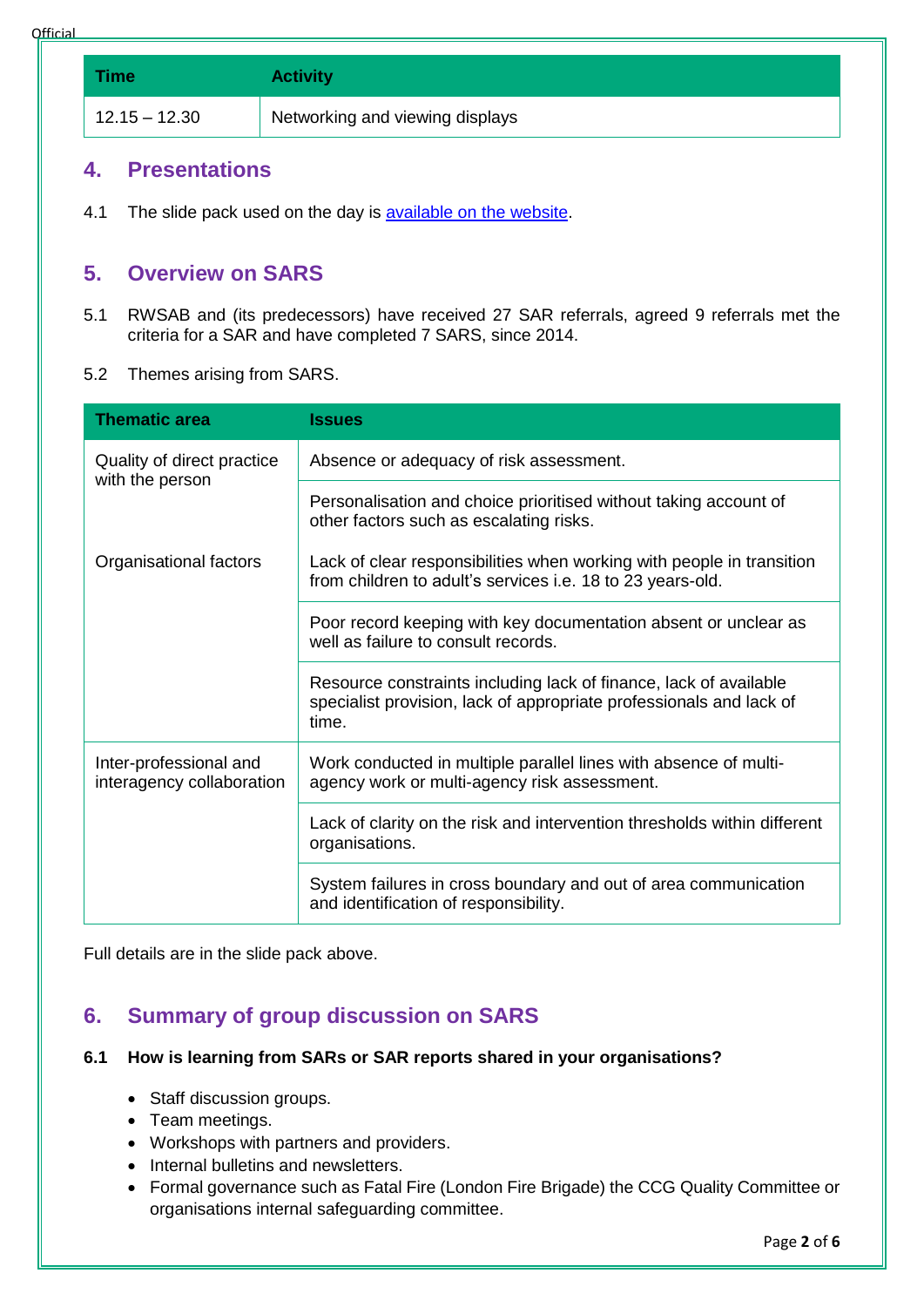- Incorporating learning themes into training for staff, some of which may be mandatory.
- Using learning to change and update procedures and guidance.
- Making use of the 7-minute briefings for staff.

#### **6.2 How can the sharing of learning be improved across the partnership?**

- Practitioners learning events at end of SAR, as was done with Mr X.
- Utilising 7-minute briefings widely.
- Incorporating learning into established training.
- Promoting understanding of the importance of information sharing across partner organisations.
- Better joint working between adults and children and improve feedback loop between agencies.
- Promoting awareness of themes in the community.

#### **6.3 What actions can the SAB take to support you embed the learnings from SARs?**

- Formal structured learning events.
- Complete 7-minute briefing for all SARs and increase the reach of these.
- Better use of technology e.g. use of webinars, conference calls, etc.
- Improve monitoring of action plans.
- Introduce a multiagency Quality Assurance process to ensure changes have been sustained.

# **7. 7-minute learning**

7.1 7-minute briefings are based on a technique borrowed from the FBI. Research suggests that seven minutes is an ideal timespan to concentrate and learning is more memorable as it is simple and not clouded by other issues and pressures. Their brief duration should also mean that they hold people's attention, as well as giving managers something to share with their staff. Clearly such short briefings will not have all the answers, but it is hoped that they will act as a catalyst to help teams and their managers to reflect on their practice and systems. The SAB intends to compete these after all SARs as a way of disseminating the learning.

# **8. Summary of group discussion on 7-minute learning**

#### **8.1 What are the key learnings for your organisation?**

- Importance of robust and clear pathways and processes.
- The importance of joint working, particularly in transitions and where there are multiple agencies involved in a person's care and support it is vital to have a clear lead professional to co-ordinate activities and facilitate sharing of information.
- Making use of every contact with the person to holistically review the situation and the risks.
- Recognition of the increased risk at peak times e.g. holiday periods.
- 'Triggers' need to be recognised in between formal assessments.
- Importance of good, effective information sharing between agencies.
- The need for a bespoke pathway and way of working with young people in transition up to the age of 23.

#### **8.2 How can/do you use the 7-minute learning tool?**

- In team meetings
- In governance meetings.
- In small professional development groups.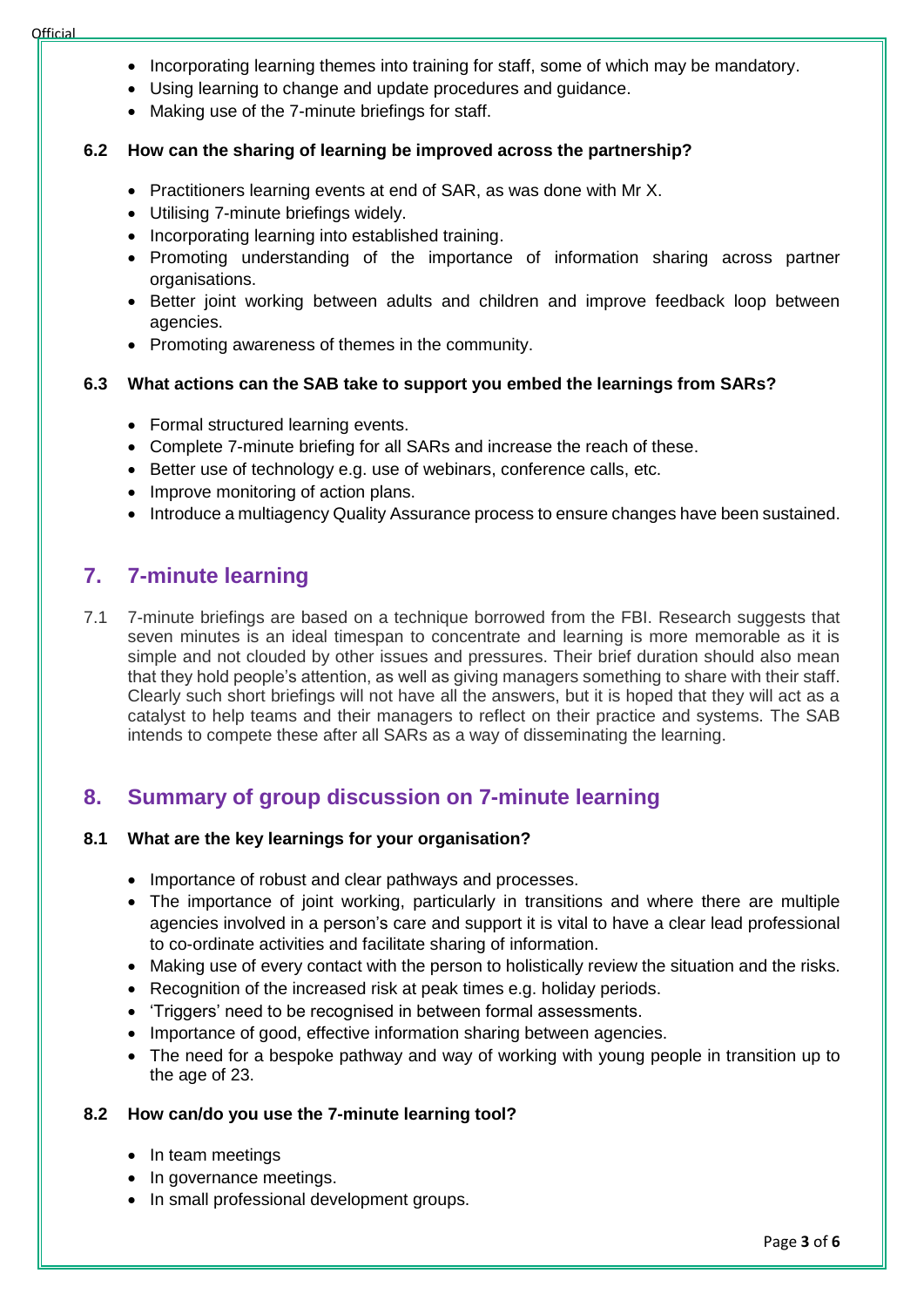- Practitioner forum
- Workshop with clinicians.
- Incorporate in training.
- During supervision.

#### **8.3 What can the SAB do to improve these tools?**

- Alert to be sent to all partners when a SAR is published.
- Do 7-minute briefing for all completed SARs.
- Ensure anonymity of providers.
- Keep working neutral to avoid blaming.
- Review website to ensure it is easy to find.
- Present cases into themes and agencies so it is clear what cases are relevant to your service.

### **9. Live case review**

#### **9.1 Purpose of live case review**

- Act proactively before harm occurs.
- To obtain assurance that changes made in the system have been sustained.

#### **9.2 Type of live care reviews**

- A case is selected at random and reviewed based on the circumstances, which highlight a repeat issue of concern.
- A case is referred to the SAR sub-group for consideration and similar live cases are identified and reviewed (whether or not the original referral fits the full SAR criteria or whether or not a SAR is commissioned).
- Learning is identified through a SAR and circulated. Similar cases are later identified and reviewed to confirm (or not) whether the learning has translated into practice.

# **10. Summary of group discussions – Live case review**

#### **10.1 What is your view of live case review as a mechanism for testing changes made in the system as a result of learning from SARs?**

- Good to get assurance through pressure-testing system based on "matched" profile. Identify gaps in more time.
- Help to drill information down to front line staff.
- Good to get SU feedback as well as review of documents.
- Makes sense and is proactive.
- Should be augmented by live multi-agency case audit.
- Probation and Children's social care use this system group looks at cases then comes together to discuss.
- Resources across partners may be a limitation.

#### **10.2 In what ways could live case reviews help your organisation and the SAB to ensure that safeguarding practice is effective?**

- Need an agreed process for this (could learn from health SI's and 72-hour reports).
- Could inform cases for audit (re-emerging themes).
- Would form part of each organisation quality assurance.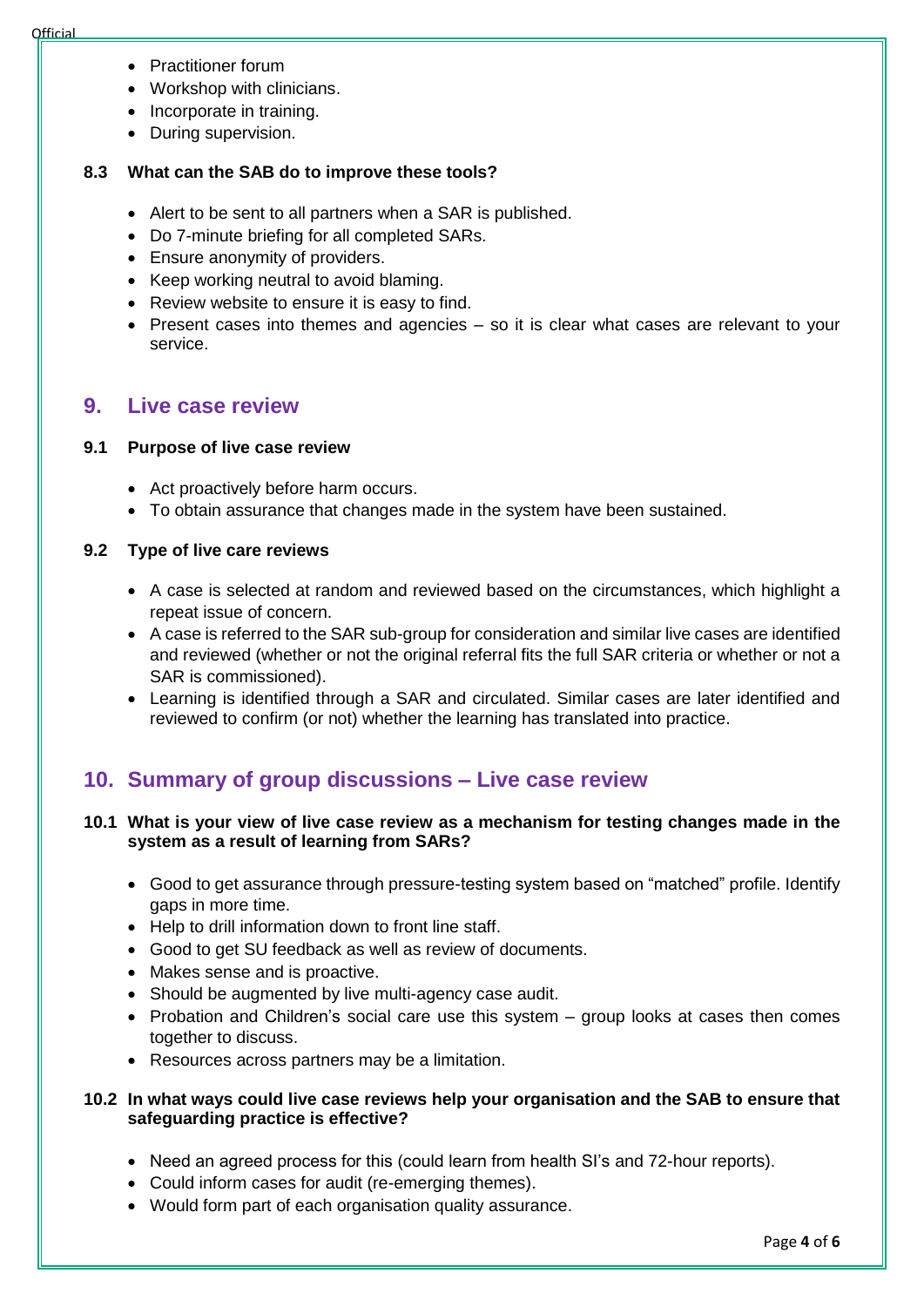#### **10.3 What would be an effective way for the SAB to introduce live case reviews?**

- Trial live case review before implemented widely.
- Clear definition methodology, including where it feeds information in each organisation's governance.
- Might take time to get agreement; a good time to introduce these reviews, as organisations have recently undergone changes.
- Important to agree and define the governance arrangements and who would be involved.
- Important to clarity what happens if failings are identified and how improvement actions would be managed and monitored.
- Focus on top 3 SAR concerns.
- Needs to 'work' for the partners/agencies and 'Buy in' would be key.
- Presenting it as a supportive offer.
- Define SAB's role in the feedback mechanism.

# **11. Next Steps**

- Workshop report to be complied and distributed
- SAB Executive to consider the workshop finding at the next meeting
- SAB to introduce 7-minute briefings to improve sharing learning from SARS.
- SAB to discuss and agree a mechanism for introducing live case reviews.

# **12. Attendance**

| <b>Name</b>             | <b>Organisation</b>                                                                         |
|-------------------------|---------------------------------------------------------------------------------------------|
| Adela Kacsprzak         | National Probation Service, Wandsworth                                                      |
| Andy Cane               | London Fire Service - Richmond                                                              |
| <b>Beverley Baldwin</b> | South West London & St George's Mental Health Trust                                         |
| <b>Bill Turner</b>      | St George's Hospital                                                                        |
| <b>Colleen Bowen</b>    | Health Watch Wandsworth                                                                     |
| <b>Colette Cashell</b>  | Chelsea and Westminster Hospital NHS Foundation Trust                                       |
| Derek Oliver            | Assistant Director of Adult Social Services, Richmond & Wandsworth<br>Councils              |
| Eglionna Treanor        | Carers Centre, Wandsworth                                                                   |
| Jessica El-Kaddah       | Safeguarding Adults Coordinator                                                             |
| John Snelgrove          | London Fire Service, Wandsworth                                                             |
| Julie Hesketh           | Director of Quality & Governance, Wandsworth & Merton CCG                                   |
| <b>Kate Buck</b>        | Safeguarding Adults Coordinator, Richmond & Wandsworth Councils                             |
| Kathryn Williamson      | <b>Richmond Council for Voluntary Services</b>                                              |
| Lynn Wild               | Head of Safeguarding and Professional Standards, Richmond and<br><b>Wandsworth Councils</b> |
| <b>Mike Derry</b>       | HealthWatch - Richmond                                                                      |